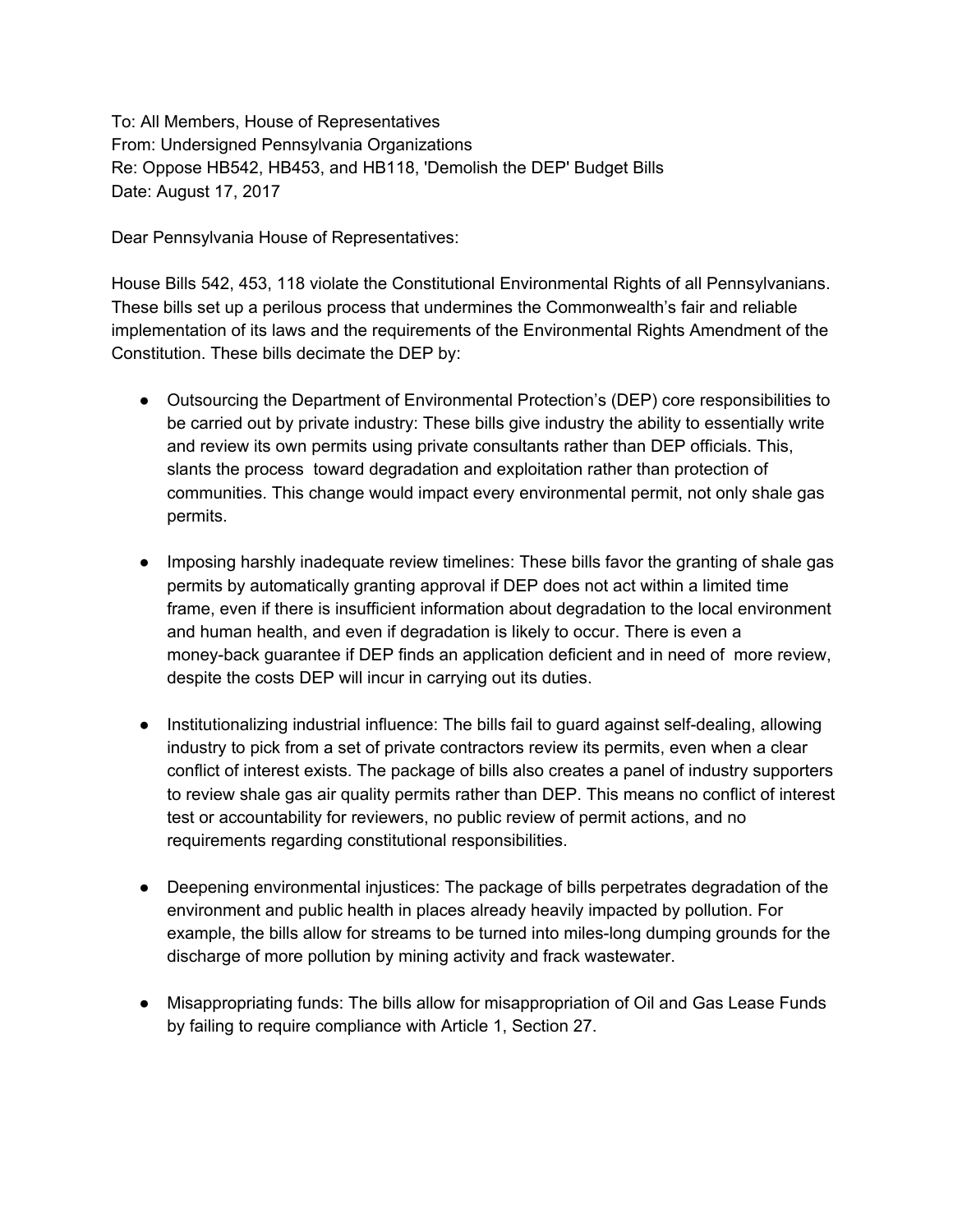This package of bills is blatantly unconstitutional. We urge you to stand up for a functional Department of Environmental Protection by communicating to House leadership that you will oppose any bill with these or similar provisions.

Signed,

Food & Water Watch Marcellus Outreach Butler Center for Coalfield Justice Southwest PA Environmental Health Project PSR Pennsylvania Berks Gas Truth Delaware Riverkeeper Network Mountain Watershed Association Pennsylvania Council of Churches Unitarian Universalist Pennsylvania Legislative Advocacy Network (UUPLAN) Clean Water Action South Hills Area Against Dangerous Drilling (SHAADD) Elk County C.A.R.E.S. Westmoreland Marcellus Citizens' Group Save Our Salem Pennsylvania Alliance for Clean Water and Air No Fracking Bucks Beaver County Marcellus Awareness Group Protect Penn-Delco Citizens' Alliance Upholding a Safe Environment Middletown Coalition for Community Safety Protect Penn-Trafford Uwchlan Safety Coalition Aquashicola/ Pohopoco Watershed Conservancy LAWPA (Local Authority Western PA) Damascus Citizens for Sustainability Upper Burrell Citizens Against Marcellus Pollution UBCAMP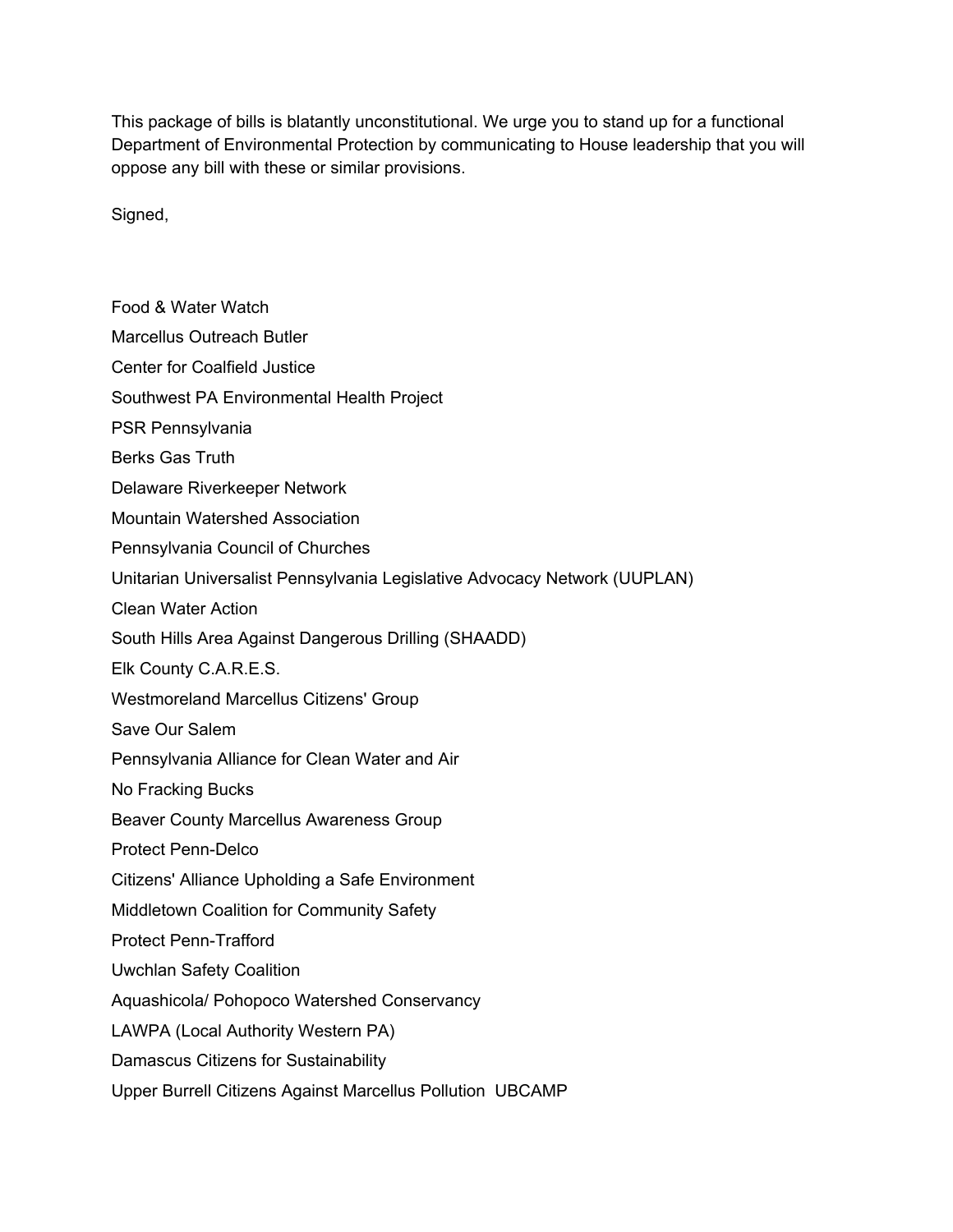Schuylkill Pipeline Awareness Pennsylvania Earth Guardians Marcellus Protest Allegheny County Clean Air Now Citizens to Preserve Ligonier Valley Resolution Media Fund Sisters of St. Francis of Philadelphia Energy Justice Network Thomas Merton Center Ecojustice Working Group